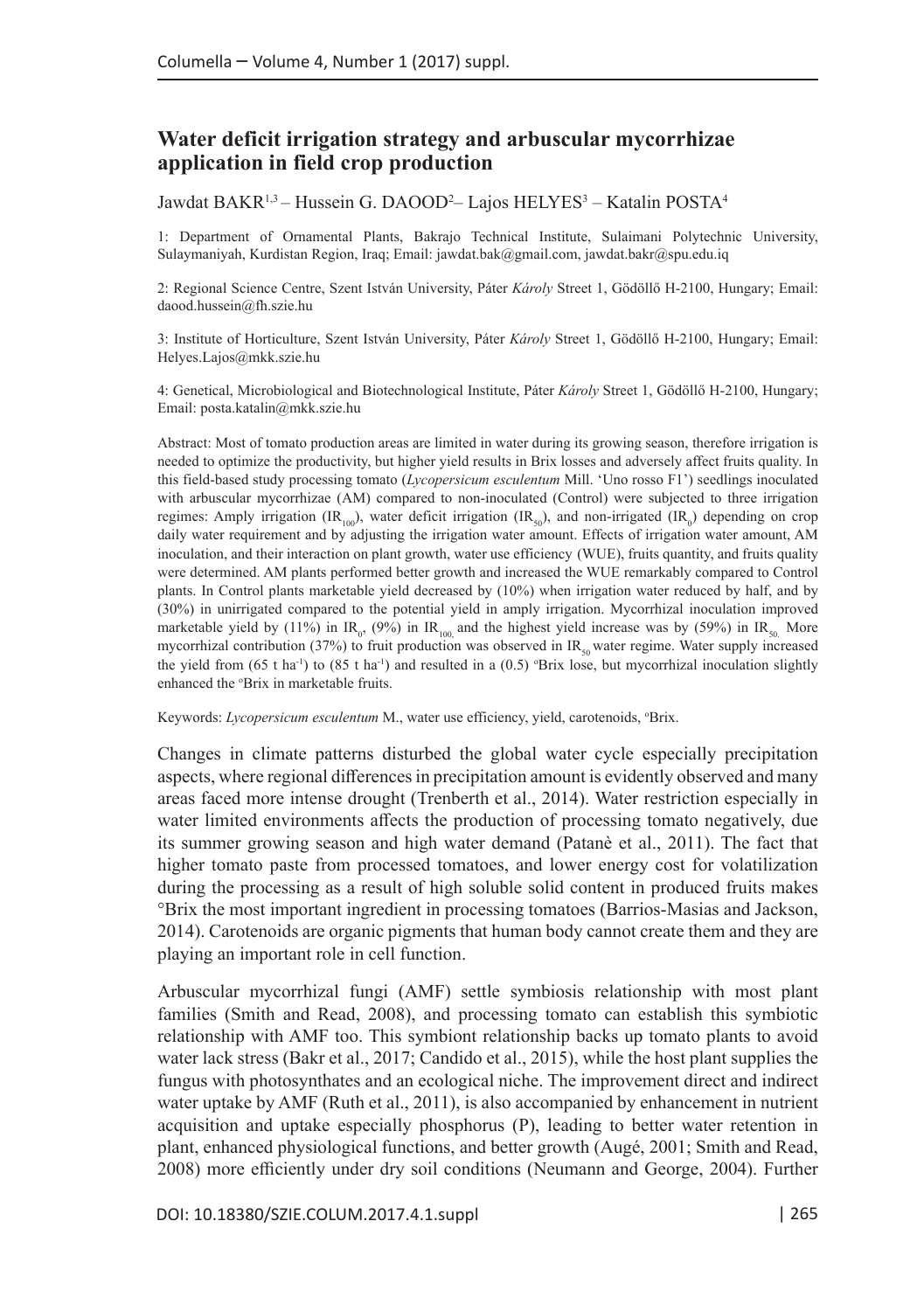inoculation with commercial inoculum did enhance crop productivity and colonization rate, with no quality improvement (Bakr et al., 2017; Candido et al., 2015). In tomato, antioxidants composition is affected by abiotic factors such as irrigation, temperature, and light (Pék et al., 2014), but mycorrhization could improve lycopene and  $\beta$ -carotene in fruits (Ulrichs et al., 2008).

This field based experiment is to evaluate effects of the commercial bio-inoculant Symbivit®, and different irrigation regimes on growth, production, fruit nutritional content, agronomical water use efficiency of Uno Rosso processing tomato.

# **Materials and methods**

Seeds of processing tomato UNO ROSSO F1 (United Genetics Seeds Co. CA, USA), were sown on April 13 in (Klasmann TS3) substrate and inoculated with the arbuscular mycorrhizae (AM) or not (Control). The commercial inoculum Symbivit® (mixture of G. mosseae, G. etunicatum, G. claroideum, G. microaggregatum, G. geosporum, and R. irregularis) produced by Symbiom Ltd. (Czech Republic, [www.symbiom.cz](http://www.symbiom.cz)) was used by adding 25 grams of the inoculum to each litter substrate.

The experimental farm arranged in a randomized block design with three irrigation regime blocks: Amply irrigation (IR<sub>100</sub>), water deficit irrigation (IR<sub>50</sub>), and unirrigated (IR<sub>0</sub>) depending on crop daily water requirement and by adjusting the irrigation water amount through a dripping system. Seedlings were arranged in double (twin) rows with 1.1 m and 0.4 m inter rows distance and 0.2 m between plants. Depending on air temperature (data taken from the National Metrological institute) plants daily water requirement calculated (daily water demand mm = average daily Temperature  ${}^{\circ}C$  x 0.2 mm  ${}^{\circ}C^{-1}$ ) after Pék et al. (2014). The experimental site had a brown forest soil, loamy in texture (41% sand, 47.5% silt, and 11.5% clay) with a bulk density of 1.49g cm<sup>-3</sup>, 25% field capacity, neutral in pH, free from salinity (0.212 dS m<sup>-1</sup>), low in organic matter 1.4%, and contains  $[(NO<sub>3</sub> - N (8.6$  $(g \ kg^{-1}), P_2O_2 (8 g \ kg^{-1}), K_2O (56.7 g \ kg^{-1})]$  super elements. After one month of growth and during transplanting AM seedlings were re-inoculated by adding 20 grams of Symbivit® to the planting hole. According to Helyes and Varga (1994) plant nutrition requirements and plant protection were regulated throughout the growing season. After 100 days of growing the seedlings in the field, fruits and total biomass were harvested on August 23.

Plants roots were stained by Trypan Blue after Phillips and Hayman (1970). A stereomicroscope at  $\times$  100 magnification was used to determine internal fungal structures (hyphae, arbuscules), and gridline intersect method (Giovannetti and Mosse, 1980) was used to calculate root length colonization in percentage.

Water use efficiency (WUE) was calculated depending on total marketable fruit (WUE  $=$ kg marketable fruit per hectare/ water consumed per hectare m-3).

**Extraction of carotenoids and 'Brix determination:** The pigments from raw tomato were extracted according to a previously described procedure with slight modification (Abushita et al., 2000). A Hitachi Chromaster HPLC instrument, which consists of a Model 5110 Pump, a Model 5210 Auto Sampler, a Model 5430 Diode Array detector, and a Model 5440 Fluorescence detector, was used for the determination of all compounds. Digital Refractometer Krüss DR201-95 (Küss Optronic, Hamburg, Germany) was used to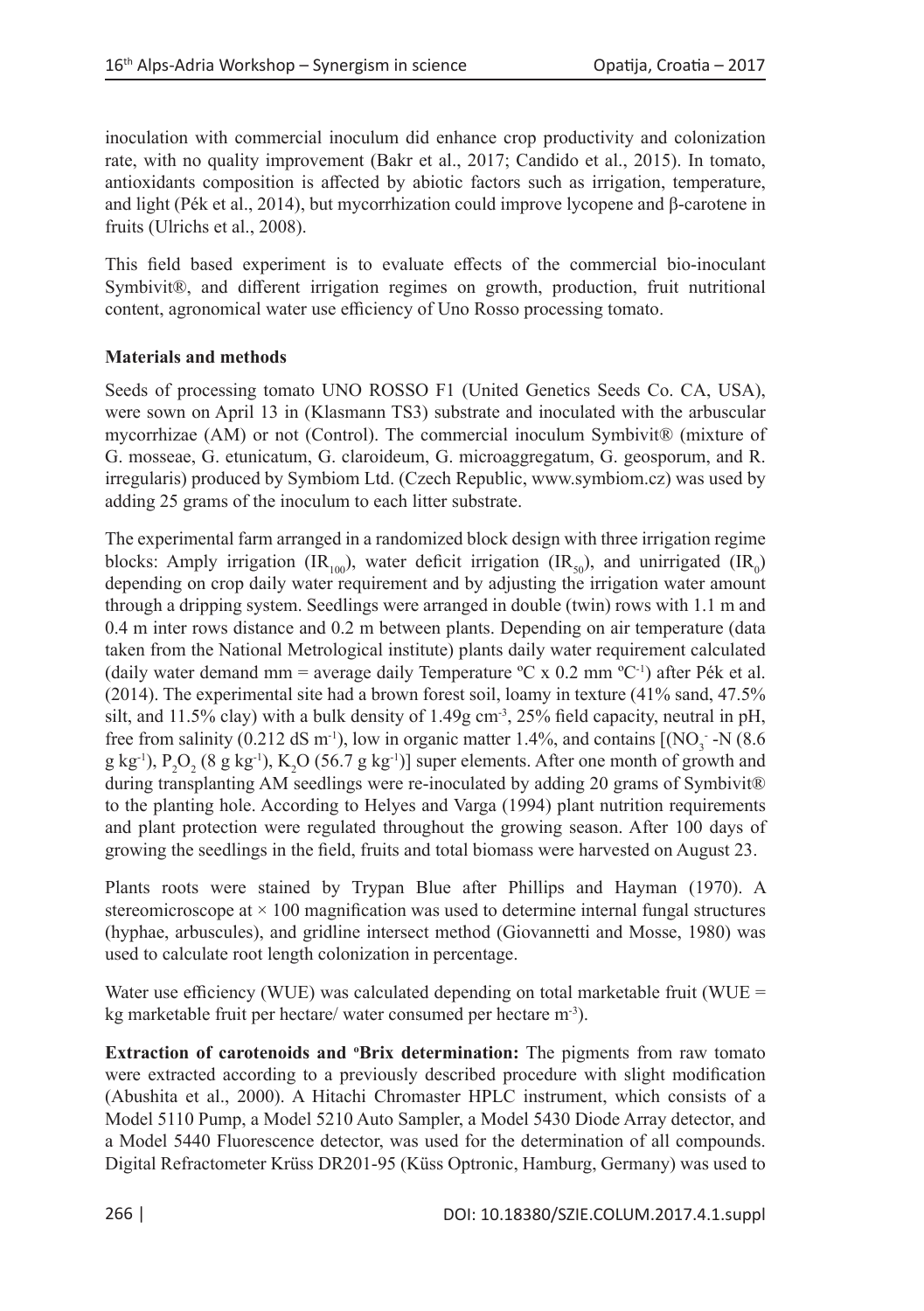estimate the soluble solid content (°Brix).

**Statistical analysis**: SPSS Version 22.0. (IBM Hungary, Budapest, Hungary) was use to perform statistical analyses. Effects of mycorrhizae, irrigation level, and their interaction were determined by two-way ANOVA. Means (n=4) with different letters are significantly different at (P<0.05) as determined by Tukey test. Capital letters represent mycorrhizal inoculation effect; small letters represent irrigation effect.

# **Results and discussion**

The first month of the growing season experienced regular with sufficient amount of rain, therefore irrigation induced after 5 weeks of transplanting. Throughout the growing season the experimental field supplied 296 mm of rain with couple heavy rain events in the mid of July. Irrigation resulted in 480 mm in IR100 and 388 mm in IR50 including 296 mm of rain, while IR0 block received only 296 mm of rainfall (Fig. 1).



*Figure 1. Average daily temperature, precipitation, and accumulative irrigation amount in 2016.*

Control plants showed relatively high colonization rates (51, 58, and 53%), but mycorrhizal inoculation raised the root colonization in AM plants to (70, 73, and 71%) in IR0, IR50, and IR100 respectively (Fig. 2). The relatively high root colonization levels in control plants is due to natural occurrence of AMF in most of the agricultural soils in Hungary, where Glomeraceae family is dominating the mycorrhizal community (Magurno et al., 2015), and the fact that even the agronomical practices such as winter tillage and bar fallow did not reduce AM colonization potential (Bakr et al., 2017). Mycorrhizal inoculation increased the above ground total biomass in AM plants by 4%, 34%, and 9% in  $IR_{0}$ ,  $IR_{50}$ , and  $IR_{100}$ respectively compared to Control plants (Fig. 2), and this in compatible with (Lekberg et al., 2005; Ortas et al., 2013) additional mycorrhization enhances the growth in field crops, and in processing tomato (Bakr et al., 2017; Candido et al., 2015). The growth enhancement is related to better nutrient (Augé, 2001) and water (Ruth el at., 2011) uptake from the soil.

Better water uptake in AM plants improved the water use efficiency slightly in  $IR_0$ , and IR<sub>100</sub> with most efficient use of water (29.6 kg/m<sup>3</sup>) in IR<sub>50</sub> (Fig. 3); more efficient water use by mycorrhized tomatoes was also observed in previous field grown tomatoes (Bakr et al. 2017; Bowles et al. 2016).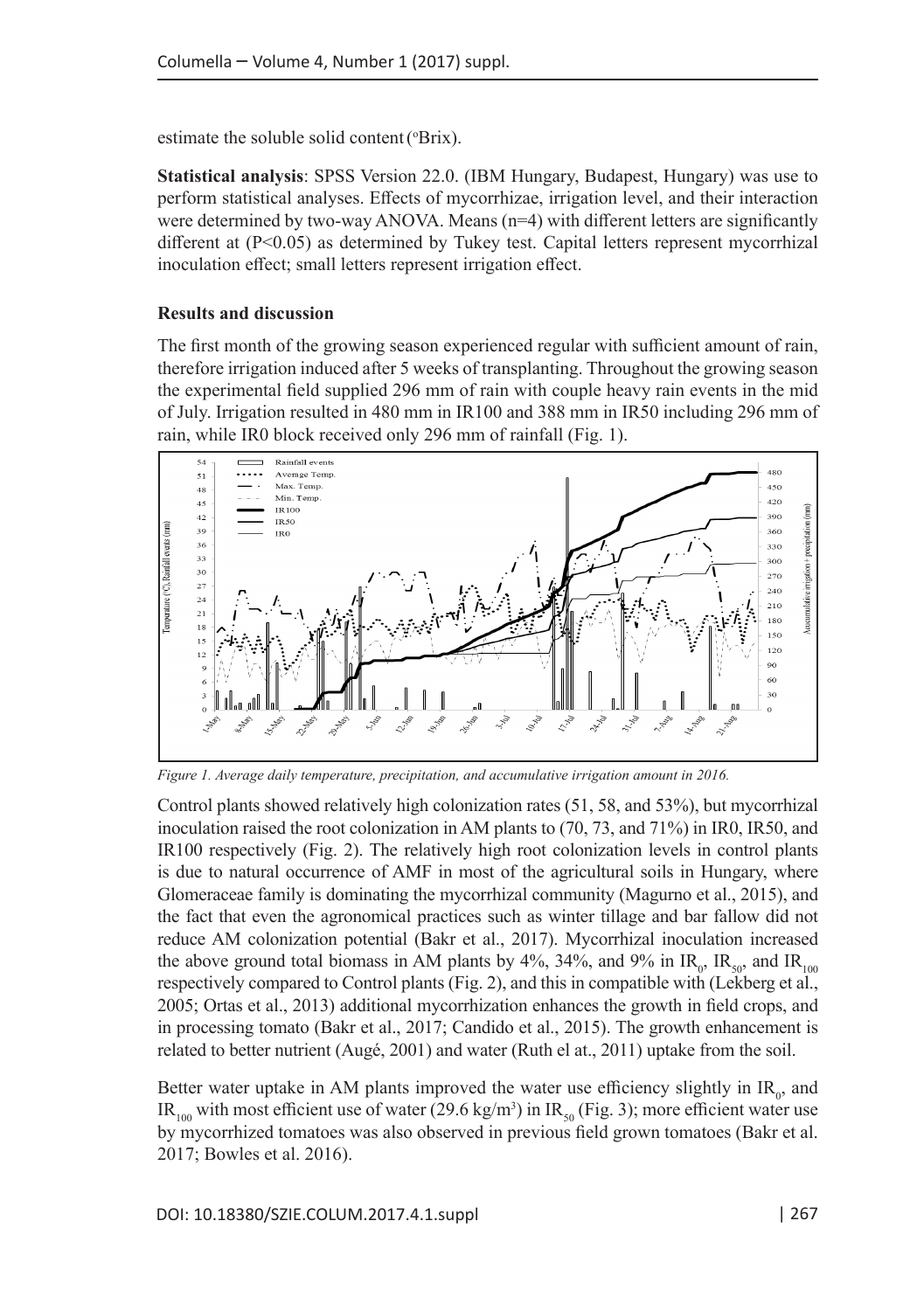

*Figure 2. Root colonization rate (%), and total biomass (ton per hectar) of Control plants (empty bars), and AM plants (filled bars) under different irrigation regimes.* 



*Figure 3. Water use efficiency (WUE) (yield kg / water consumption m3), and total biomass (ton/ hectar)* 

Irrigation did increase marketable yield from 65 to 72, and 85 tons per hectare in  $IR_0$ ,  $IR<sub>50</sub>$ , and  $IR<sub>100</sub>$  in non-inoculated plants, but not reaching significant levels statistically. AM plants raised the yield by 9% when fully irrigated, and by 59% under deficit irrigation regime similar to that of Bakr et al. (2017) on a sandy loam field using the same commercial inoculum *Symbivit®*, and exceeding results of Bowles et al. (2016), who recorded an increase of 28% in mycorrhized tomatoes on a very fine sandy loam field under deficit water conditions.



*Figure 4. Yield impact on (a) soluble solid (ºBrix) content, and (b) soluble solid production per unit area.*

In Control plants a loss of a half unit of °Brix was registered when marketable fruit raised from  $(65 \text{ t} \text{ ha}^{-1})$  to  $(85 \text{ t} \text{ ha}^{-1})$  due watering increase to optimal level (Fig. 4a). Despite losses in soluble solid content in non-inoculated plants, yield increase recompensed this loss and soluble solid was increased as a mass production per area, while this trend was more pronounced in AM fruits with a very strong positive relation  $(r = 0.83)$  between soluble solid production and yield production per unite area (Fig. 4b). Unlike Control plants, mycorrhizal inoculation slightly enhanced the 'Brix content in marketable fruits (r  $= 0.12$ ) along with the yield increase.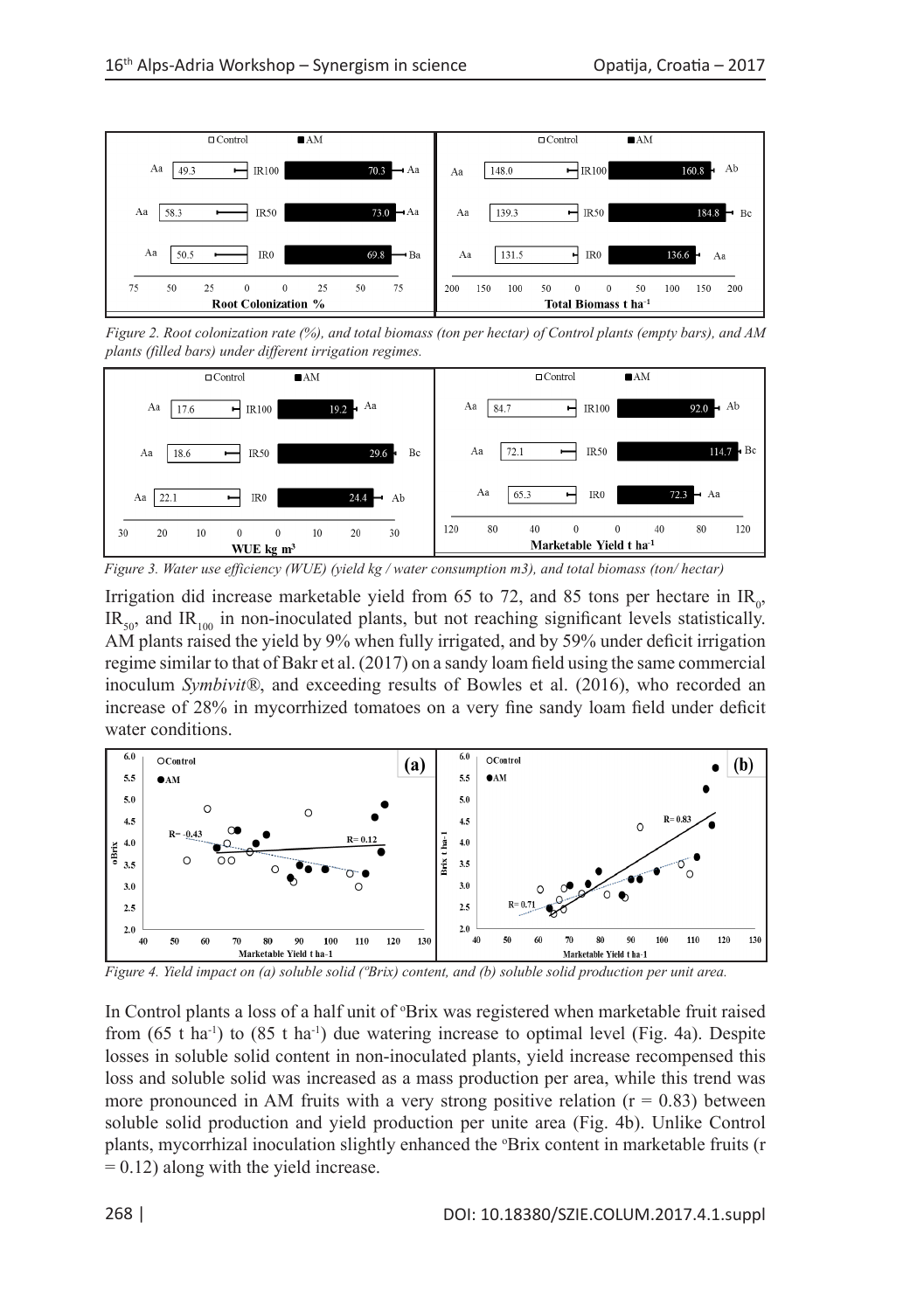| Irrigation                         | Treatment | <sup>o</sup> Brix           | <b>Total Carotene</b>  | Lycopene          | B-Caroten         | Ascorbic Acid     |
|------------------------------------|-----------|-----------------------------|------------------------|-------------------|-------------------|-------------------|
| $IR_{0}$                           | Control   | $3.7^{Aa} \pm 0.1$          | $313^{Ac} \pm 32$      | $205^{Bb} \pm 10$ | $13.5^{Bc} \pm 2$ | 331 Aa $\pm$ 23   |
|                                    | AM        | 4.1 <sup>Ba</sup> $\pm$ 0.2 | $282^{Aa} \pm 32$      | $165^{Aa}$ ± 23   | $9.7^{Aa}+1$      | $293^{Aa} \pm 61$ |
| $IR_{50}$                          | Control   | $4.5^{Bb} \pm 0.4$          | $233^{Ab} \pm 26$      | $188^{Ab} \pm 26$ | $10.1^{Ab}$ ±1    | $418^{Aa} \pm 39$ |
|                                    | AM        | $4.2^{Ba}$ $\pm 0.7$        | $281^{Aa} + 42$        | $185^{Ab} \pm 23$ | $9.7^{Aa} \pm 2.$ | $374^{Ab}$ ±45    |
| $IR_{100}$                         | Control   | $3.2^{Aa} \pm 0.2$          | $181^{Aa}$ ± 11        | $95^{Aa}+19$      | $5.4^{Aa}+1$      | $334^{Aa} \pm 74$ |
|                                    | AM        | $3.4^{Aa} \pm 0.1$          | $437^{Bb} \pm 50$      | $273^{Bb} \pm 30$ | $17.2^{Bb} \pm 4$ | $236^{Aa} \pm 72$ |
| Significant of Source of variation |           |                             | $(ns=not$ significant, | $*$ P<0.05.       | ** $P \le 0.01$ . | *** $P \le 0.001$ |
| Mycorrhizae (M)                    |           | **                          | ***                    | ***               | **                | **                |
| Irrigation (IR)                    |           | ***                         | *                      | ns                | ns                | *                 |
| $M * IR$                           |           | ns                          | ***                    | ***               | ***               | ns                |

*Table 1. Fruit and antioxidant concentrations (µg g-1)*

In control plants, decreasing irrigation positively affected and increased significantly the total carotenoids concentration in marketable fruits from 181 µg  $g^{-1}$  in IR<sub>0</sub> to 233 µg  $g^{-1}$ in IR<sub>50</sub>, and 313 µg g<sup>-1</sup> in IR<sub>100</sub>. The same was observed for lycopene, and β-Carotene and along gradients of decreasing irrigation amount lycopene, and β-Carotene concentrations were increased gradually, but this enhancement is accompanied by a decrease in marketable fruit (Table 1). Despite, slight changes within the same treatment and between the treatments, ascorbic acid levels have not shown a clear trend.

In addition to the increase in fresh fruit biomass by 11% and 59% in both  $IR_{0}$ , and  $IR_{50}$ regimes, mycorrhization could preserve the high antioxidant levels. Moreover, beside the yield improvement in AM plants, mycorrhizal inoculation did increased the total carotenoids by 2.5 folds, and tripled both lycopene and β-Carotene content in ripened fruits in IR<sub>100</sub> compared to Control plants (Table 1). This scored for the mycorrhizal fungi effects in optimizing the yield with respect to the quality that not achieved in a previous study (Bakr et al., 2017). The enhancement in nutrient acquisition from the soil due to mycorrhization may resulted in better accumulation of the antioxidants in tomato fruits which also reported by Ulrichs et al. (2008).

## **Conclusion**

This study illustrated field based evident that water deficit irrigation and arbuscular mycorrhizae field inoculation can be followed as an effective strategy in field crop mass production especially in limited water environments. AM enhanced the water uptake and did make considerable improvement in water use efficiency, production, and guarantee high quality when it is combined with deficit irrigation. More studies needed to standardize the application of AMF, and irrigation strategy as well especially under field condition where many environmental and biological aspects are interacting.

### **Acknowledgement**

Thanks to Stipendium Hungaricum, and Research Centre of Excellence - 8526-5/2015/ TUDPOL, for supporting this study.

### **References**

Abushita, A.A., Daood, H.G., Biacs, P.A. (2000): Change in carotenoids and antioxidant vitamins in tomato as a function of varietal and technological factors. Journal of Agricultural and Food Chemistry. **48**:6. 2075-2081. DOI: 10.1021/jf990715p

Augé, R.M. (2001): Water relations, drought and vesicular-arbuscular mycorrhiza symbiosis. Mycorrhiza **11**:1. 3-42. DOI: 10.1007/s005720100097